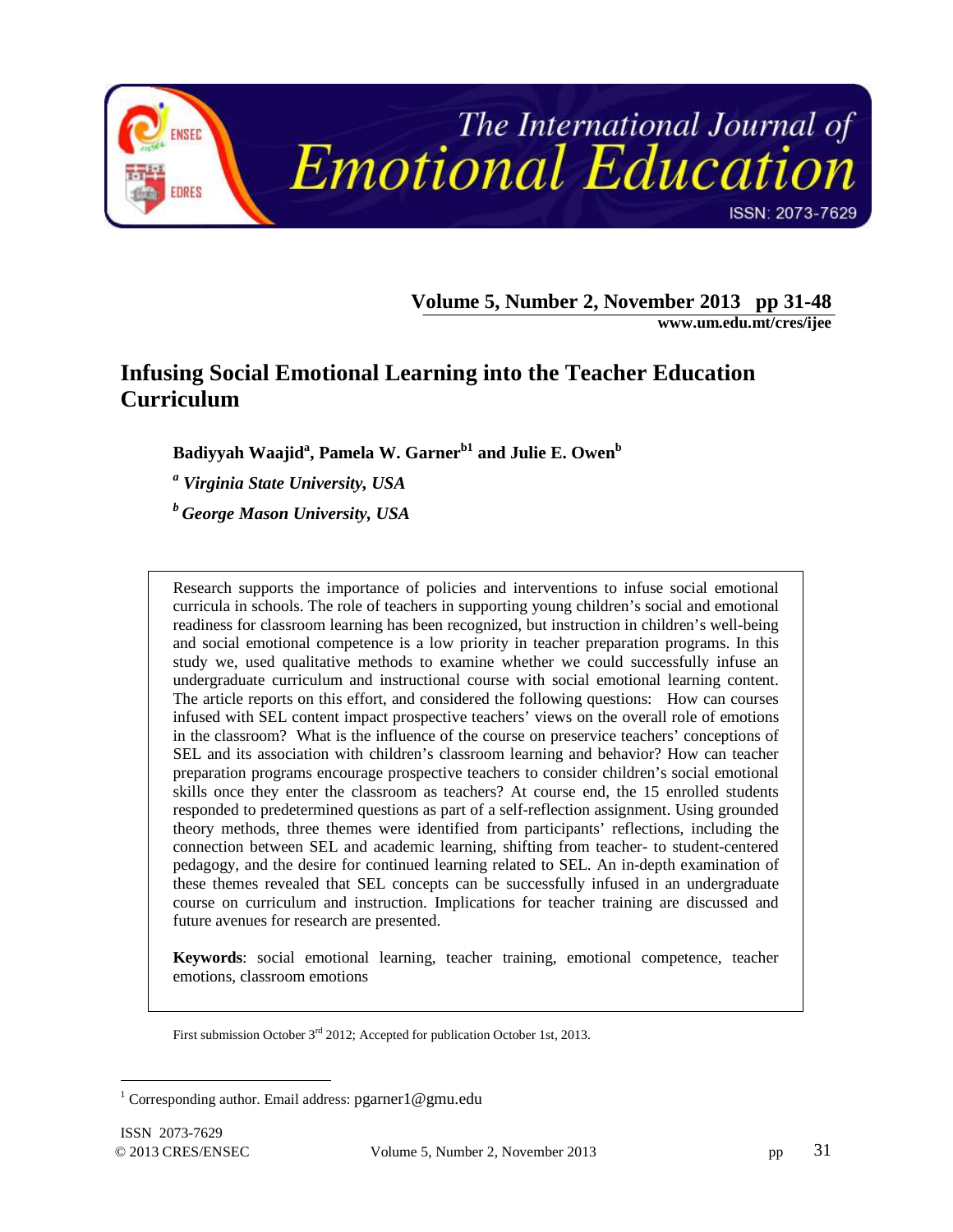## **Introduction**

During the past decade or so, researchers across the globe have shown a great interest in exploring the question of how emotion-related behavior and skills (i.e. emotional competence) relate to school outcomes across childhood (e.g., Garner, 2010; Weare, 2010). Emotional competence, one component of social emotional learning, includes the awareness of emotion, the ability to use and understand emotion-related vocabulary, knowledge of facial expressions and the situations that elicit them, knowledge of the cultural rules for displaying emotion, and skill in managing the intensity of one's emotional displays in ways that are appropriate to the audience and the situation (Cole, Martin, & Dennis, 2004; Eisenberg & Spinrad, 2004; Garner, 2010). The role of emotional competence in predicting social and behavioral outcomes for children has been an active area of research, with many studies demonstrating that it is associated with a host of developmental outcomes, including peer popularity, friendship development, the ability to initiate social exchanges with others, and empathy-related behavior (Denham, 1986; Dunn, 1995; Fabes & Eisenberg, 1992; Garner & Estep, 2001).

The present focus of teacher certification standards in the United States is on developing the cognitive components associated with teaching, with very little attention being given to the social emotional development of teachers or their understanding of these skills in students (Gomez, Allen, & Clinton, 2004). However, meeting state curriculum standards should not compete with the goal of helping children develop social emotional skills, especially since these competencies are associated with academically-based learning outcomes (Kress, Norris, Schoenholz, Elias, & Seigle, 2004). Research has shown that social and emotional constructs, including prosocial behavior and other indicators of behavioral and self-regulation, are robust predictors of children's academic learning (Buckley, Storino, & Saarni, 2003; Larsson & Drugli, 2011; Wang, Haertel, & Walberg, 1993). In addition, the awareness, appraisal, understanding, and regulation of emotion have been identified as critical to the creation of a classroom climate that encourages effective instructional engagement and long-term academic gains in both reading and math (Meyer & Turner, 2006; Perry, Donohue, & Weinstein, 2007). Emotionally competent children also tend to be more inquisitive, excited, and eager to learn than children with lesser affective skills (Rothbart & Jones, 1998), findings which appear to be stable across time (Rudasill, Gallagher, & White, 2010). Lack of skill in the social emotional arena has also proven to be a frequent cause for referral of school children for psychological services (Greenberg, Kusche, & Speltz, 1991; Whitted, 2011) and may be a major factor in the increasingly high national expulsion rates that have been recently reported for young children (Gilliam, 2005).

The recent explosion of information about the importance of emotion in predicting both social and academic outcomes has spawned the development of several intervention programs aimed at teaching specific and/or global social emotional competencies to children across childhood (e.g., Denham, & Burton, 1996; Geller, 1999; Greenberg, Kusche, Cook, & Quamma, 1995; Izard, Trentacosta, King, & Mostow, 2004). Overall, these programs have demonstrated that children's competence in the emotional arena can be enhanced through carefully planned instruction that is well executed (Domitrovich, Cortes, & Greenberg, 2007). While we await the development and adoption of robust local and national educational policies that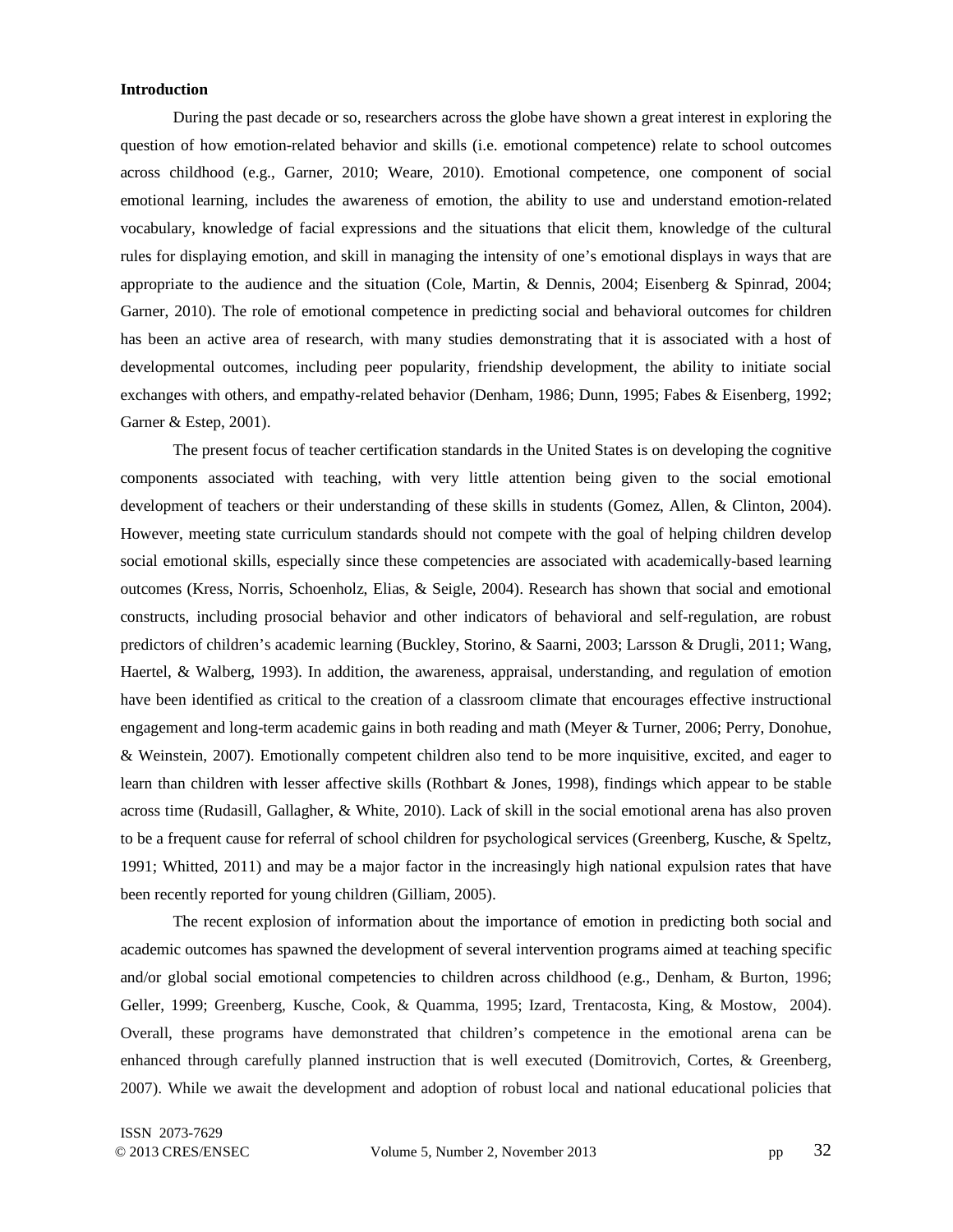'call for' the development and implementation of affectively-based interventions in all schools and the appropriation of funds for this purpose, we must forge ahead with alternative ideas about how to train teachers to deal with emotions in the classroom.

Although issues of children's well-being and social-emotional competence are a low priority in teacher preparation programs (Adalbjarnardottir, 1994; Jennings, & Greenberg, 2009; Onchwari, 2010), researchers and practioners alike are beginning to recognize the important role of teachers and other school personnel in actively teaching, modeling, and practicing these competencies in the classroom in both group and individualized sessions (Hemmeter, Ostrosky, & Fox, 2006). Still, teachers often have minimal or even no formal training in the importance of social-emotional competence for classroom learning either in the form of coursework or workshops other than what they learn about overall classroom management. For example, Onchwari (2010) recently reported that, of the teachers surveyed, 66% acknowledged being either moderately or poorly prepared to deal with students' emotion. Typically, teacher preparation programs adopt the model of instructing preservice teachers in a classroom setting and then sending them out to apply their classroom learning in real-life educational settings (Korthagen & Kessels, 1999; Tom, 1997; Zeichner, 2010). Concern has been expressed that, once teachers leave the university classroom, the economic and time costs associated with training in classroom management or other programs aimed at enhancing positive academic, social, and emotional school-related outcomes for children (Foster, Johnson-Shelton, & Taylor, 2007).

Along these lines, we were especially interested in helping prospective teachers acquire an awareness and understanding of how emotions impact teaching and learning. As highlighted by Jones and Bouffard (2012), children's SEL is directly influenced by teachers' own social emotional competence as well as their pedagogical skills. Accordingly, integrating knowledge about SEL into teacher training may help to bring about a deeper understanding of the impact of emotion and emotion-related behavior in the learning and teaching that occurs in schools. It is also possible that developing SEL curriculum would help preservice teachers understand more about the social emotional issues that students face in the classroom.

 This article uses a qualitative case study method to examine students' experiences in an undergraduate teacher preparation curriculum and instruction course infused with social emotional literacy. The course had several learning objectives, which included teaching prospective teachers how to: a) develop a variety of instructional materials and strategies based on established elements of curriculum design, b) identify and apply research-based literature for use in classroom teaching, and c) better understand the role of emotions and emotion-related behavior in teaching and learning. It was the latter of these objectives that was the focus of this article. According to case methodology, this study followed constructivist traditions including: emerging design, context-dependent inquiry, and inductive data analysis (Creswell, 1998; Stake, 1995; Yin, 2002). Constructivism is a popular approach to qualitative research in education and the social sciences (Mills, Bonner, & Francis, 2006). It requires a focus on and immersion into the raw data (i.e., narratives of the participants) as the final research outcome. The main aim of this approach is to keep the participants' voices present in the analysis and in the search for the meaning that is constructed from their narratives (Charmaz , 2000). The following research questions were addressed by this qualitative case study: How can courses infused with SEL content impact prospective teachers' views on the overall role of emotions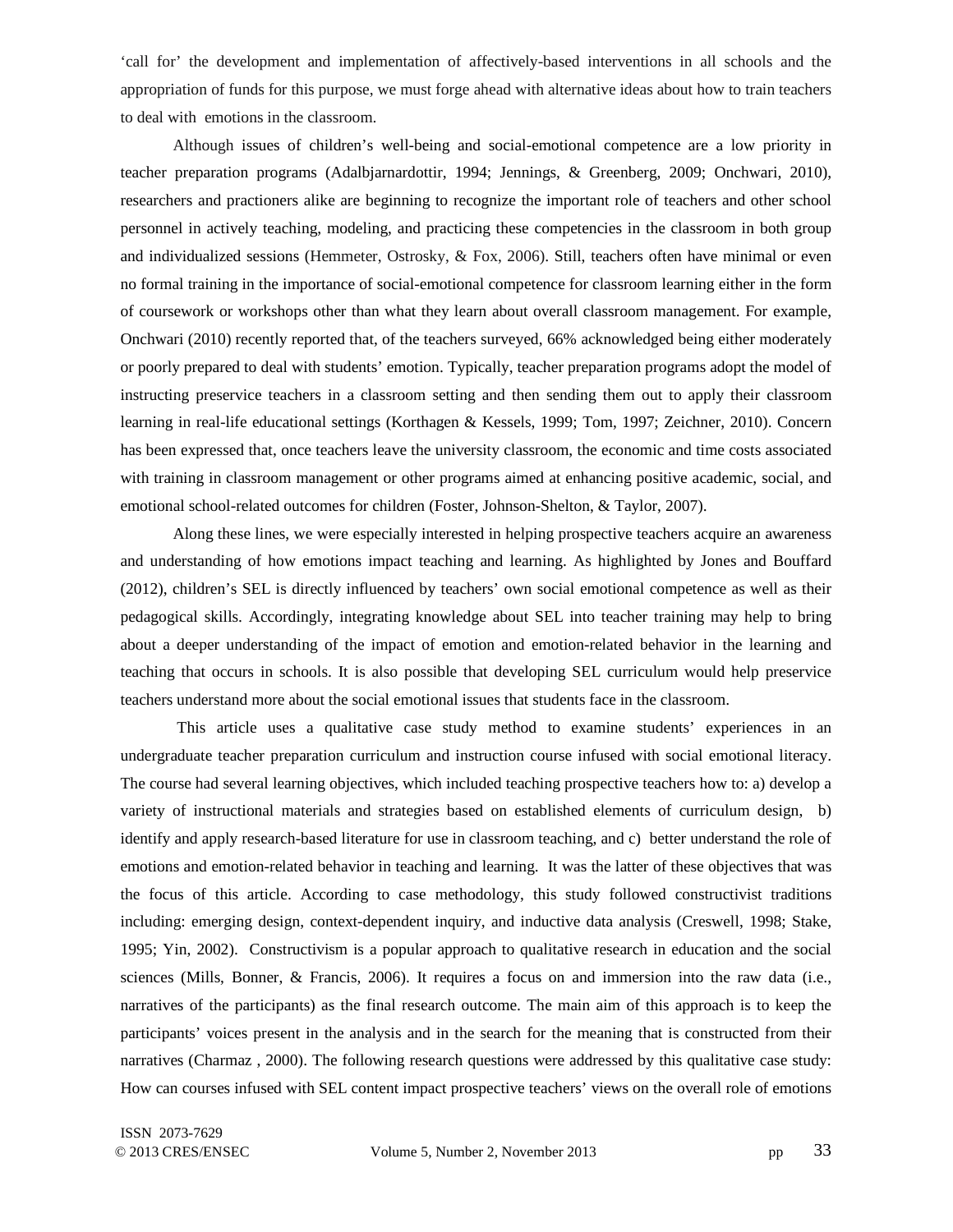in the classroom? What is the influence of the course on preservice teachers' conceptions of SEL and its association with children's classroom learning and behavior? and How can teacher preparation programs encourage prospective teachers to consider children's social emotional skills once they enter the classroom as teachers?

#### **Method**

# *Participants*

Each student enrolled in a curriculum and instruction course titled *ʻContemporary Approach to Curriculum Development'* at a public university in the mid-Atlantic consented to be part of this study and to allow researchers to examine their work products (i.e., reflective assignment). This project was submitted for IRB approval, but was considered IRB-Exempt. Twelve of the student participants were female and 3 were male and all were African American and between 20 and 24 years of age. All were in their senior year of an undergraduate teacher-training and preparation program. Seven of the 15 participants were preparing to be preschool teachers. Of these, 3 had childcare experience. Eight of the participants were pursuing careers as elementary school teachers. Of these, 2 of these participants had experience as interns in the public school system. Female participants were randomly assigned to the three groups and one male was randomly assigned to each of the three groups. Thus, there were three groups, each of which was comprised of five participants.

# *Instructors*

The course adopted a practioner-researcher approach. The primary instructor and first author was a Ph.D. trained expert in Curriculum and Instruction who has many years of teaching in the public schools as well as significant administrative experience in directing a university laboratory school and coordinating programs for Head Start. In addition, course development was guided by a psychologist who has done extensive research in the area of emotional competence and emotion socialization. A final scholar trained in qualitative methodology was involved in data coding and analyses. All three are university professors, but only the primary instructor was involved in the delivery of the course and interacted with the students.

#### *Overall Description of the Course*

Recall that this study is a description of a project aimed at infusing elements of social and emotional learning into an already existing teacher preparation course that is offered at a public university in the mid-Atlantic. Courses that we considered for this infusion were: *Instructional Design and Implementation, The Role of Teachers in Schools and Society, Teaching the Whole Child,* and *Contemporary Approach to Curriculum Development.* The curriculum course was chosen as the best opportunity for preparing to better understand the role of emotions and emotion-related behavior in classroom teaching and student learning. Our decision was informed by literature that indicates teachers' ability to contribute to the development of curriculum may enhance the overall quality of professionally developed interventions and improve the implementation of SEL programs, which are often staffed by teachers (Orphinas & Horne, 2004). Moreover,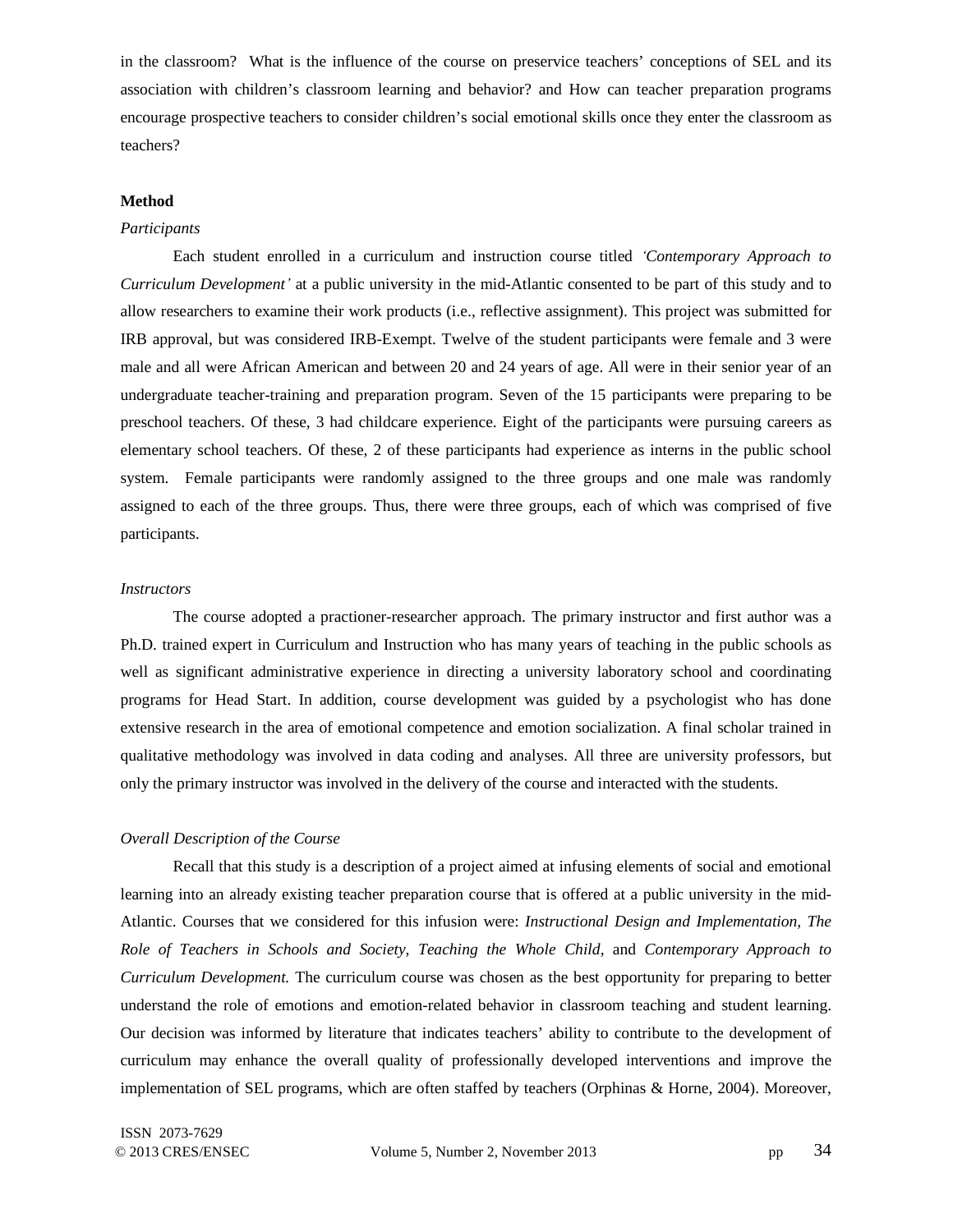when undergraduate students are active participants in curriculum development, they show enhanced critical thinking skills (Garcia & Roblin, 2008). Likewise, curriculum development is an important role for teachers and, therefore, should be shaped by the multiple social, emotional, and cultural contexts of individual classrooms and teachers (Nason & Whitty, 2007).

The course was organized into modules for which there were four phases: 1) preparation, 2) application, 3) presentation, and 4) assessment. These four phases were designed to mirror best-practices in curriculum and instructional design. The preparation phase introduced students to the theme of each module. Here, it was important to elicit interest so as to encourage a deeper and collaborative inquiry into the topic. The application phase was activity-based and focused on specific tasks and actions that required students to apply the knowledge gained in the previous phase of their project of designing a SEL curriculum. The presentation phase involved a teaching component that was organized as part of a collaborative presentation to the larger group on what was learned and how it can be applied. Finally, the assessment phase was focused on a consideration of participants' conceptual understanding of the material presented in the module and associated learning outcomes.

The course structure was based, in part, on a team-based learning approach. According to Michaelson, Knight, and Fink (2004), this type of learning works especially well in courses that require application of course content. The decision to design the course around student teams was also based on the fact that team-based learning allows for the coverage of more course content, increases in class attendance, is associated with greater adherence to course goals (Attle & Baker, 2007). For parsimony, a decision was made to include only three content areas since there were only three groups of students.

Results of a previous study informed the specific content areas selected. Specifically, Garner, Moses, and Waajid (2013) found that preservice teachers perceive social interactions with peers as an important classroom competency and view children's ability to understand and regulate emotions as an important component of academic competence. This earlier study was comprised of an independent sample of 102 prospective teachers who completed surveys and participated in narrative interviews. Although these teachers were matriculating at a different institution than the participants in the current study, we used the results of this research to put parameters around the SEL component of our project as the construct is so broad. To that end, the students were assigned three topics: emotion knowledge, emotion regulation, and peer-related social competence.

Before the modules began, students were introduced to three conceptual frameworks related to the three topics. The first, advanced by Halberstadt, Denham, and Dunsmore (2000), proposes that children develop emotional competencies in three broad areas that include: expressing, understanding, and experiencing emotion and these competencies fit together to create a coherent, testable whole. Because emotions are thought to be rooted in social relationships and interactions (Saarni, 1999; Thompson, 1991), students were next introduced to Pianta's CLASS conceptual framework for classroom interactions, which characterizes the structure and nature of teacher-child interactions as contributing positively to children's development as a consequence of classroom experiences (Pianta & Hamre, 2009).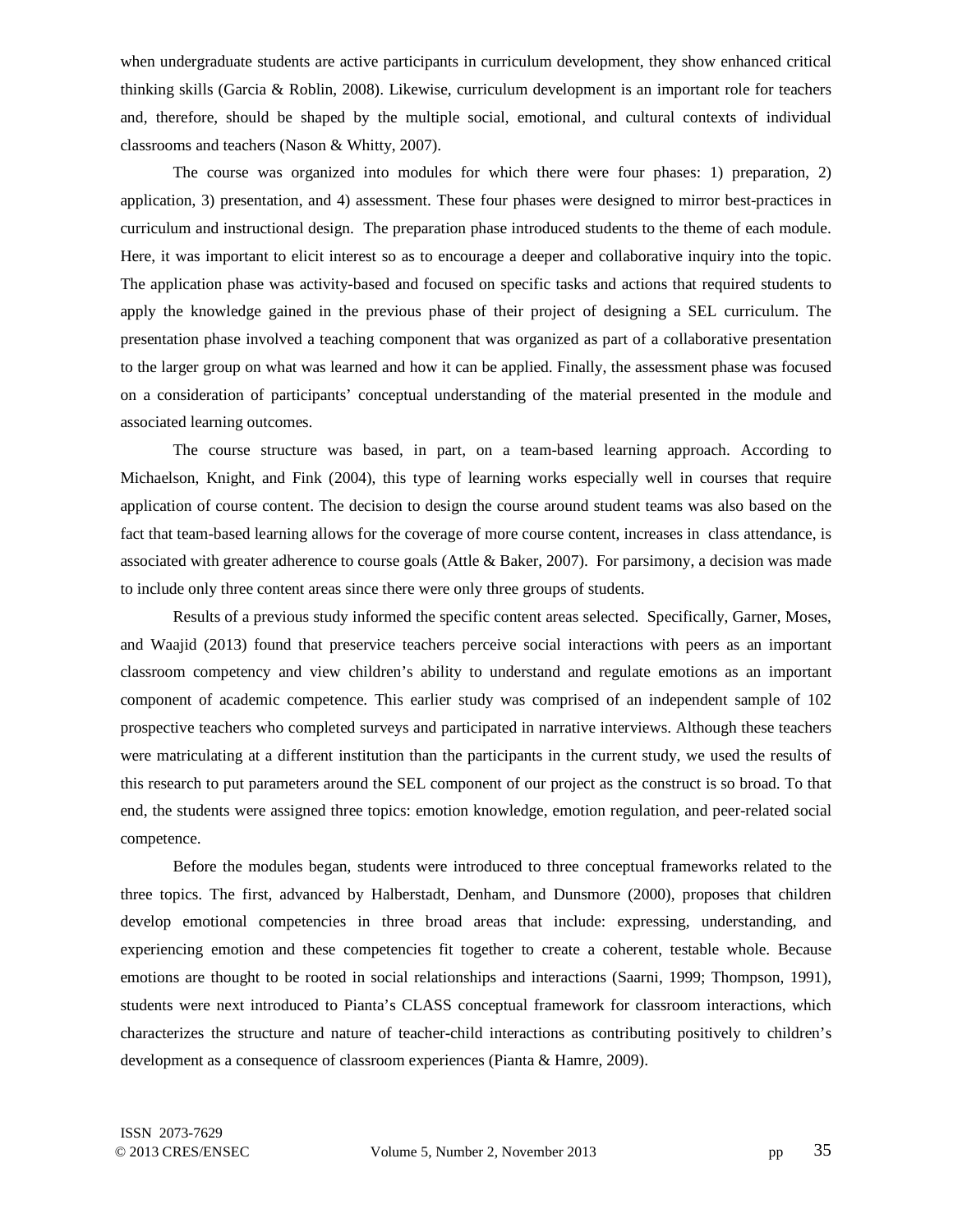The final conceptual framework presented to the students was Bronfenbrenner's (1979) ecological model because a focus on emotional competence in the classroom would be incomplete without attention to social context. Moreover, this course challenged students to create contextually relevant unit plans that took into account assets and difficulties faced by children being reared in varying environmental circumstances. The conceptual frameworks were used to guide the students in recognizing that the child, the teacher, and the social context (e.g., the classroom) mutually influence one another. In addition, as described below, students received instruction in organizing and structuring lesson plans (Orlich, Harder, Callahan, Trevisan, & Brown, 2010) and in learning styles and preferences (Sternberg & Zhang, 2001).

## *Module I: History and Theories of Curriculum and Instruction*

During the preparation phase of the first module, students received formal instruction and participated in classroom discussions aimed at increasing their knowledge of the scholarly literature on the history and goals of the field of curriculum and instruction. To begin, the students were instructed in curriculum and instruction terms and how to recognize components of effective curricula, and how to apply curriculum and instructional theory to the task of developing instructional materials. In addition, students were instructed in theories of learning and development, including Piaget, cognitive and social-cognitive information processing frameworks, Vygotsky, behaviorism (traditional and modern), and biological/maturational theory. In the application phase, students were to choose an approach to learning that they could apply to the next module. They could choose to rely on one approach or integrate multiple approaches. The presentation phase involved having students present and defend their group philosophies of how children learn. During in-class team meetings, the instructor regularly provided feedback, encouragement, and direction. For the assessment phase, groups received written anonymous evaluations from their team members and were assessed by the course instructor using a formal rubric that was created for the course and that was specific to this project. This rubric was included in earlier iterations of the course and was used to assign a course grade and not as data for this study.

#### *Module II: Social Emotional Learning*

Recall that the overall goal of the course was to prepare the students for curriculum development and planning in their future role as classroom teachers. Participants were encouraged to use Bloom's (1956) highly regarded and well-validated Taxonomy of educational objectives in designing their modules to remind them to incorporate objectives, strategies for engaging students, and the needs of the learner in developing their teaching plans. Bloom's Taxonomy is often used by teachers to describe and state cognitive objectives as part of their lesson plans and course designs. This model categorizes children's learning behavior into three hierarchies of learning domains: cognitive (i.e., knowledge), affective (i.e., attitude) and psychomotor (i.e., skills) . In addition, to increase their understanding of the field of curriculum and instruction overall and to promote the idea that lesson plans should be viewed as educative support, students used the text written by Wiggins and McTiche (2005). This text is organized around the premise that learning is enhanced when teachers think purposefully about curricular planning, that students learn best when they have an opportunity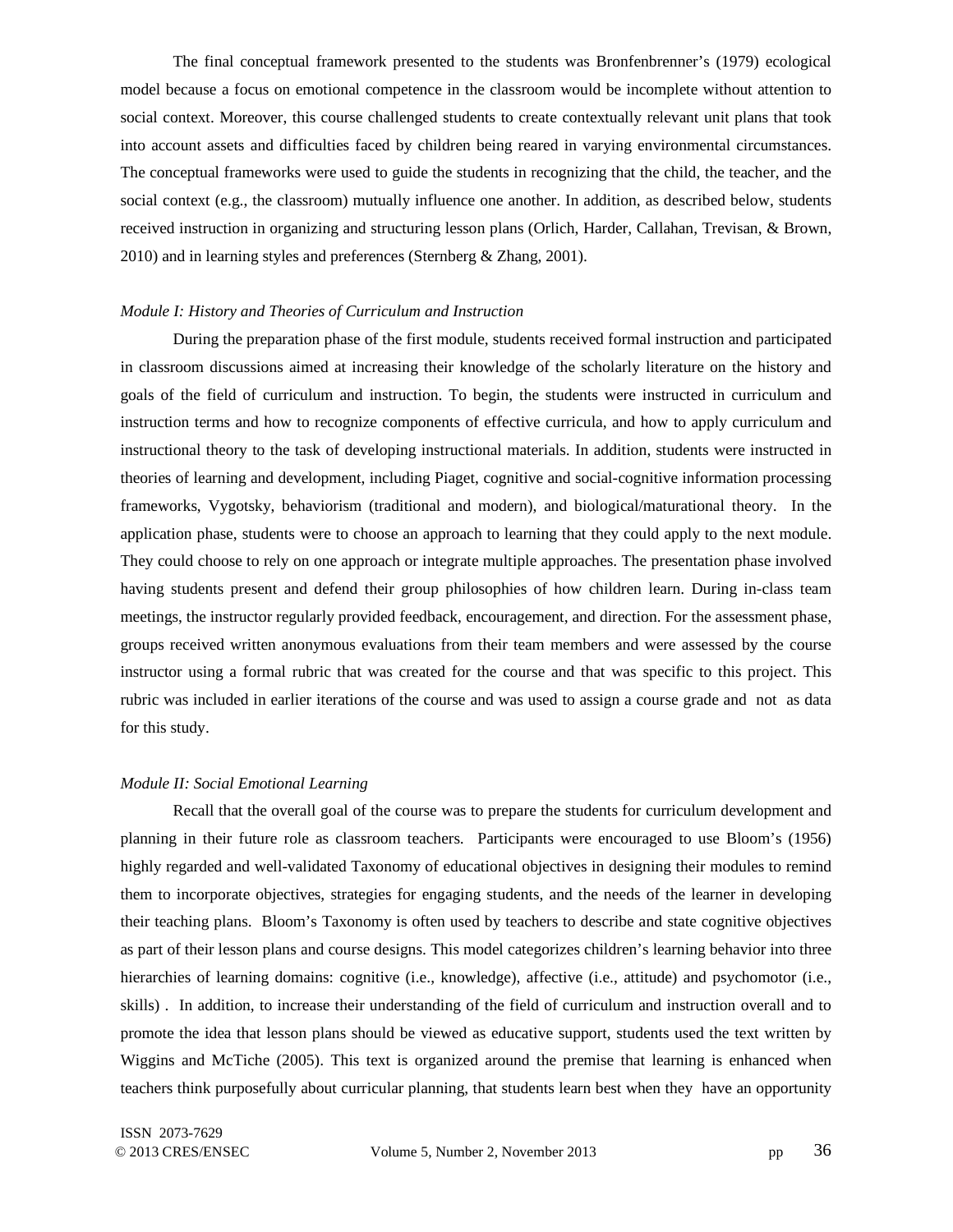to practice the concepts being taught, that desired outcomes should drive the curriculum planning process, and that teaching is about student learning. Next, participants received classroom instruction and practice in how to create optimal learning objectives.

As the major aim of this module was to instruct the students in SEL, each team of students was assigned the task of completing a comprehensive literature review on one of the three previously mentioned topics: emotion knowledge, emotion regulation, and peer-related social competence. As an aid, each team was given a list of well-published social emotional researchers, the URL for the Collaborative to Advance Social and Emotional Learning (CASEL), and a preliminary list of pertinent articles and keywords that could be used to begin an initial library search. Adopting both a collaborative and individualized approach, every participant on each of the three teams was required to locate a minimum of five scholarly articles on the theme assigned to their team. From this effort, each team had a minimum of 25 articles. After instructor approval for rigor and relevancy, these articles were later shared among the members of the team and were included in the reference list for each of the finished curricula.

Students also received specific instruction centered on social and emotional learning (SEL) conceptual frameworks. The term SEL was first used in 1997 to describe learning associated with an individual's ability to understand, express, and regulate the social and emotional aspects of life in ways that contribute to positive developmental outcomes in the arenas of academic learning, forming and sustaining social relationships, social problem-solving, and appropriate self- and behavioral regulation in multiple social ecologies across the lifespan (Elias et al. 1997). As such, SEL programming is a generic term that has been applied to many types of programs aimed at teaching specific and/or global social emotional competencies to children in the context of programs that teach emotion-related competencies, anti-bullying, substance abuse prevention, and other skills aimed at reducing antisocial behavior and increasing prosocial behavior (e.g., Denham, & Burton, 1996; Geller, 1999; Joseph & Strain, 2003; Greenberg et al., 1995). Using the Halberstadt et al. (2000) article described above, students were taught the definition of SEL, why it is important, the distinction between the social and emotional elements of the construct, and what it looks like in preschool and elementary school children. In addition, The Pianta CLASS model was also used in this module to instruct students in the importance of SEL in the development of high quality teacher-student relationships.

## *Module III: Unit and Lesson Plans*

Recall that the 15 students were organized into three groups. In this module, each of the three groups was tasked to develop a unit plan with five lessons. In the preparation phase of the module, students received formal instruction aimed at increasing understanding of unit plans as a block of lessons grouped together based on related skills, concepts, and themes. In addition, participants were taught to conceptualize lesson plans as a subcomponent of a unit in which a given set of objectives or concepts is taught (Orlich et al., 2010). It was during this module that students developed instructional strategies, activities, and resources, and other teaching materials. During the application phase, participants applied the techniques described above to develop unit plans with lessons that were specific to their assigned social-emotional curricula theme: a) an emotion understanding unit, which was aimed at preschoolers, b) an emotion regulation unit also aimed at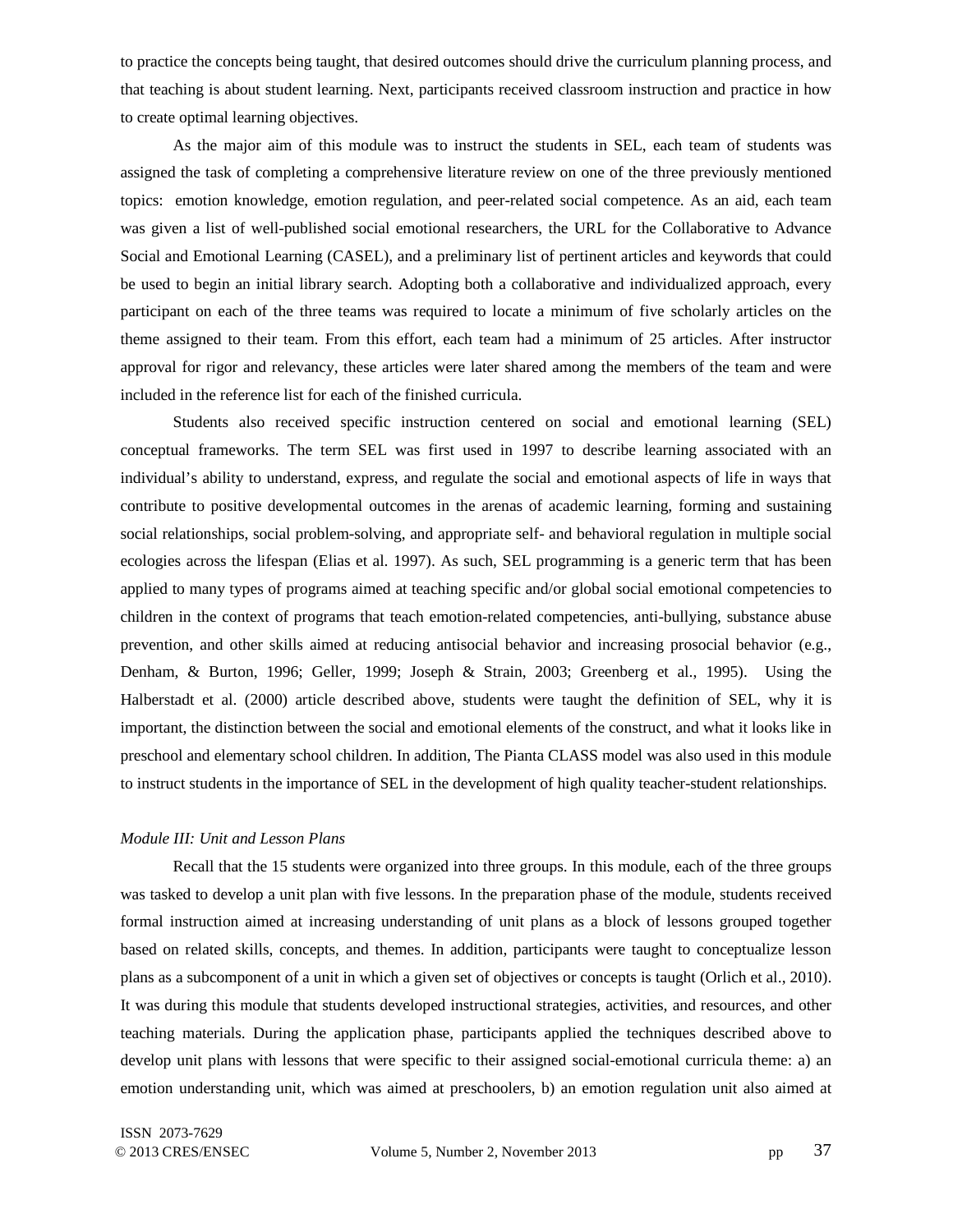preschoolers and c) a peer relationships unit that included a sub-unit on bullying. The decision to focus on bullying was bolstered by findings that suggest that participating in a training course on bullying may bolster preservice teachers' understanding of problematic peer relationships among children (Benitez, Garcia-Berben, & Fernandez-Cabezas, 2009). Students were told to limit the materials to be presented in five 15-30- minute sessions, increasing in 15 minute increments for the elementary school unit. The five learning objectives (created by the students) for each of the units are described in Table 1. For each of the three units, students were instructed to prepare detailed lessons that were associated with the specific learning objectives. These lesson plans were expected to be developmentally appropriate and students had the option to use of one or more of the following: power-point or other visual aids (e.g., pictures, drawings, dolls, puppets, etc.), video exercises that the students could create or locate using the internet or purchase from reputable sources, roleplay exercises, handouts, or other activities that were specific to the age group. These materials were created or modified from other sources for the purposes of this course only.

For each of the learning objectives, participants developed a detailed lesson plan. Each lesson plan was to consist of four sections: objectives, methods, expected results, and evaluation. Table 2 displays a brief outline of a lesson plan format (created by the students) using the first learning objective from the emotion understanding unit. Finally teams presented a draft of their plans to the class. To evaluate whether teams were able to connect the concepts and skills taught earlier in the module to create quality unit plans, the instructor used a rubric that was specifically developed for this course to assess: students' knowledge in the particular topic area, the quality and relevance of the lesson plans in relation to the learning objectives created in Module II, and the degree to which participants included planned learning activities that were based in the conceptual frameworks described earlier in this paper. This data recorded on this rubric were not analyzed for this report.

| <b>Unit Level</b> | <b>Topic</b>                                                                                                                                                                                                                                                                                              |
|-------------------|-----------------------------------------------------------------------------------------------------------------------------------------------------------------------------------------------------------------------------------------------------------------------------------------------------------|
| <b>Preschool</b>  | <b>Emotion Understanding</b><br>Recognize, identify the emotions happy, and sad<br>Recognize and identify the emotions angry, afraid<br>Recognize and identify the emotion surprise<br>Express emotions and explore using emotion language<br>Explore matching emotional language with facial expressions |
| <b>Preschool</b>  | <b>Emotion Regulation</b><br>Recognize and identify emotions<br>Express emotions of self and peers<br>Match emotions with situations<br>Explore strategies for coping with emotions sad, angry, afraid<br>How would your friend feel?                                                                     |
| <b>Elementary</b> | <b>Bullying and Victimization</b><br>Explore the concept of 'bullying'<br>Examine indicators of bullying<br>Explore consequences of bullying for victim and perpetrator<br>Explore coping with being bullied<br>Building self-esteem to prevent bullying and to build peer relations                      |

**Table I. Lesson Plan Objectives**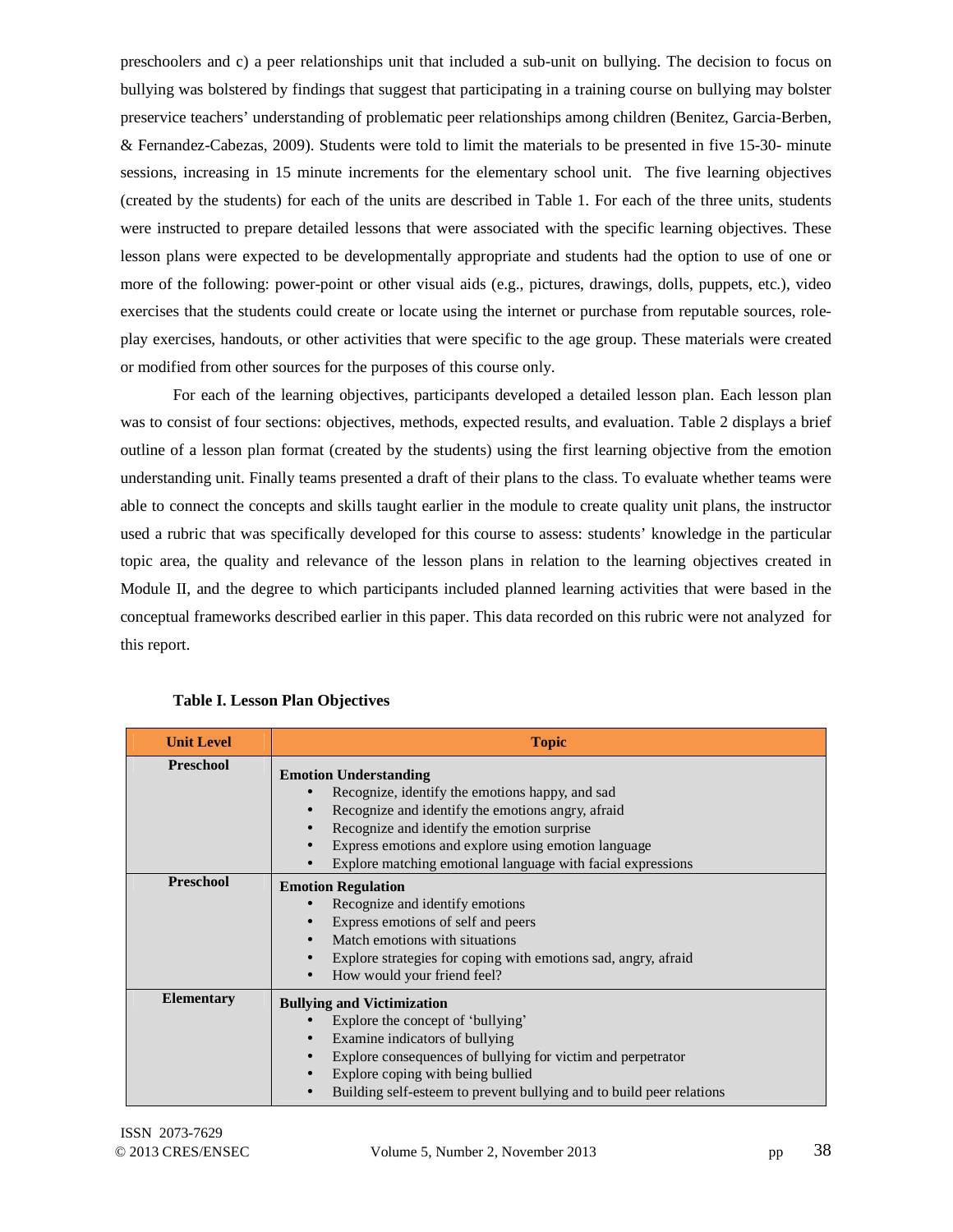# **Table II. Lesson Plan Format**

| <b>Objective</b>        | After discussion what makes them feel <i>happy</i> , each student will create a <i>Happy Book</i> .                                                                                                                                                                                                                                                                                                                                                                                                                                                                                                                                                                                                                                                                          |
|-------------------------|------------------------------------------------------------------------------------------------------------------------------------------------------------------------------------------------------------------------------------------------------------------------------------------------------------------------------------------------------------------------------------------------------------------------------------------------------------------------------------------------------------------------------------------------------------------------------------------------------------------------------------------------------------------------------------------------------------------------------------------------------------------------------|
| <b>Methods</b><br>B.    | Students will review the previous day's discussion when students shared what makes them feel<br><i>happy</i> . Students will then be told that they will make a <i>Happy Book</i> .<br>1. Materials<br>Each table of six (6) students will be given color markers, glue sticks, large sheets of colored<br>construction paper, yarn, magazines, plain white paper for drawing and a 3-hole punch.<br>2. Procedures.<br>Students will be instructed to draw or cut pictures from the magazines of things or situations<br>that make them feel <i>happy</i> . They will then glue the drawings or magazine pictures to both<br>sides of the construction paper. Using the three-hole punch and yarn, students will create their<br>own Happy Book to be shared with the class. |
| C. Results              | What did the students do and what did they learn?                                                                                                                                                                                                                                                                                                                                                                                                                                                                                                                                                                                                                                                                                                                            |
| <b>Evaluation</b><br>D. | What went well?<br>What did not go well?<br>Did the students enjoy the lesson?<br>Did I enjoy implementing the lesson?<br>How would I change the lesson next time?                                                                                                                                                                                                                                                                                                                                                                                                                                                                                                                                                                                                           |

# *Module IV: Enhanced Teacher-Learning Strategies and Techniques*

There are individual differences among children in their learning styles and preferences. Effective teachers have knowledge of and incorporate a variety of teaching methods to differentiate instruction and create communities of learning (Murray, Shea, & Shea, 2004). As highlighted by the CASEL, SEL instruction is enhanced by teachers' use of a variety of student-centered teaching and learning strategies (Payton et al., 2000). Thus, Module IV was aimed at instructing students about various learning styles and teaching methods, strategies, and techniques that were sensitive to children's wide-ranging abilities and social and cultural backgrounds to create rich classroom environments, a major challenge to beginning teachers (Bronfenbrenner, 1979; Murray et al., 2004).

In the preparation phase, participants were assigned readings and instructed in Howard Gardner's (1993) multiple intelligence theory. Gardner's theory suggests that there are seven human intelligences: linguistic, logical-mathematical, spatial, bodily-kinesthetic, musical, interpersonal, intrapersonal. It is important for teachers to understand that there are differences in the extent to which individuals possess the multiple intelligences. Effective curriculum development and instruction is exhibited when teachers are guided by these potential differences in their lesson planning, development of assignments, and assessment methods. Although the instructor of the course understood that it is not always possible or even necessary to incorporate all of the intelligences in these tasks, the point of this module was to make sure that the prospective teachers understood that students learn and excel in a variety of ways. The point of this requirement was to help the students understand that effective classroom instructors offer an array of learning opportunities, which increases the likelihood of success for all students.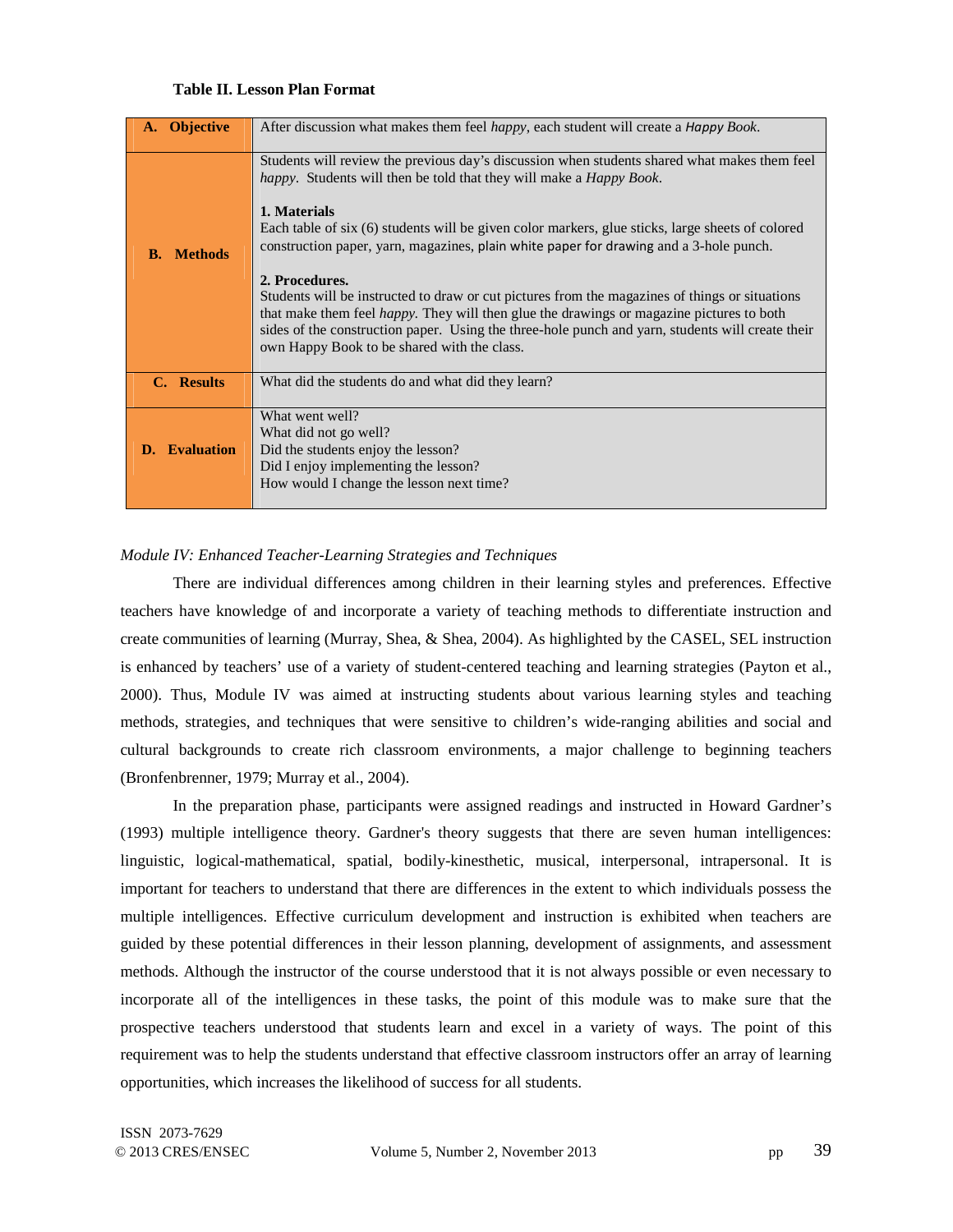The second conceptual model taught in this module was the hemisphericity model, which addresses the importance of brained-based learning (Given, 2002; Jensen, 2005; Visser, Ashton, & Vernon, 2006). Hemisphericity is the term used to describe an individual's tendency process information through the left or right hemisphere or both. The left hemisphere is thought to be responsible for analytical, verbal, linear and logical tasks. The right hemisphere is associated with tasks that involve global, visual, and relational skills as well as intuition. Individuals use both sides of the brain to process information, but most people have a dominant side that is especially useful in challenging learning situations. This information was included as part of the course content because it is aligned with learning styles and preferences (McCarthy, 1987).

Finally, Bronfenbrenner's model, described above, was used as part of Module IV to teach the prospective students that learning is influenced by social and cultural factors as well as the material resources available to children at home, in their neighborhoods, and at school. In the application phase, teams were assigned the task of revising their unit plans to reflect the feedback presented in Module III and in relation to their ʻnew' knowledge of learning styles and preferences. Students were not completely rewriting unit plans. Therefore, they were less preoccupied with the mechanics of how to write a unit plan and were instead encouraged to focus on creating a dynamic approach to enhance the extent to which the material would be received by the children that they would teach. For the assessment phase, a specific rubric, developed for the purposes of grading and not included as data for this report, was designed that evaluated the various components of the curriculum (i.e., lesson introduction, learning objectives, teaching materials, SEL content, presence of assessment tools, self-reflection, and the inclusion of multiple learning styles and preferences.

As noted above, this project was conducted within the confines of a college course for which students received university credit. To that end, students' responsiveness to instructor feedback and consultation, group/team members' assessments of participation in the completion of assigned tasks, midterm and final course assessments, and instructors' ratings of curriculum quality were used in determining the course grade. In addition, at the end of the semester, each student was tasked with writing a brief paper that required them to reflect on the following questions: How has the course impacted your views on teaching?, What do you know now that you did not before?, What is the influence of social emotional skills on children's learning? What is the role of classroom teachers in facilitating social and emotional competence? (Triliva & Poulou, 2006). The data yielded from these reflections were analyzed for this report.

Specifically, students' reflective papers were analyzed using thematizing (Creswell, 1998) in order to produce a detailed description of undergraduate student participants' experiences of learning how to facilitate children's social emotional competence. According to Braun and Clarke (2006), a theme captures important information about the data with regard to the specific research questions and represents patterned and meaningful responses within the data. We followed their recommendations and conducted our thematic analysis in six steps: familiarizing ourselves with the data, generating initial codes for organizing the data, searching for themes and reorganizing the data in relation to the themes, reviewing the themes, defining and naming the themes, and producing the report. Data were available for all fifteen participants.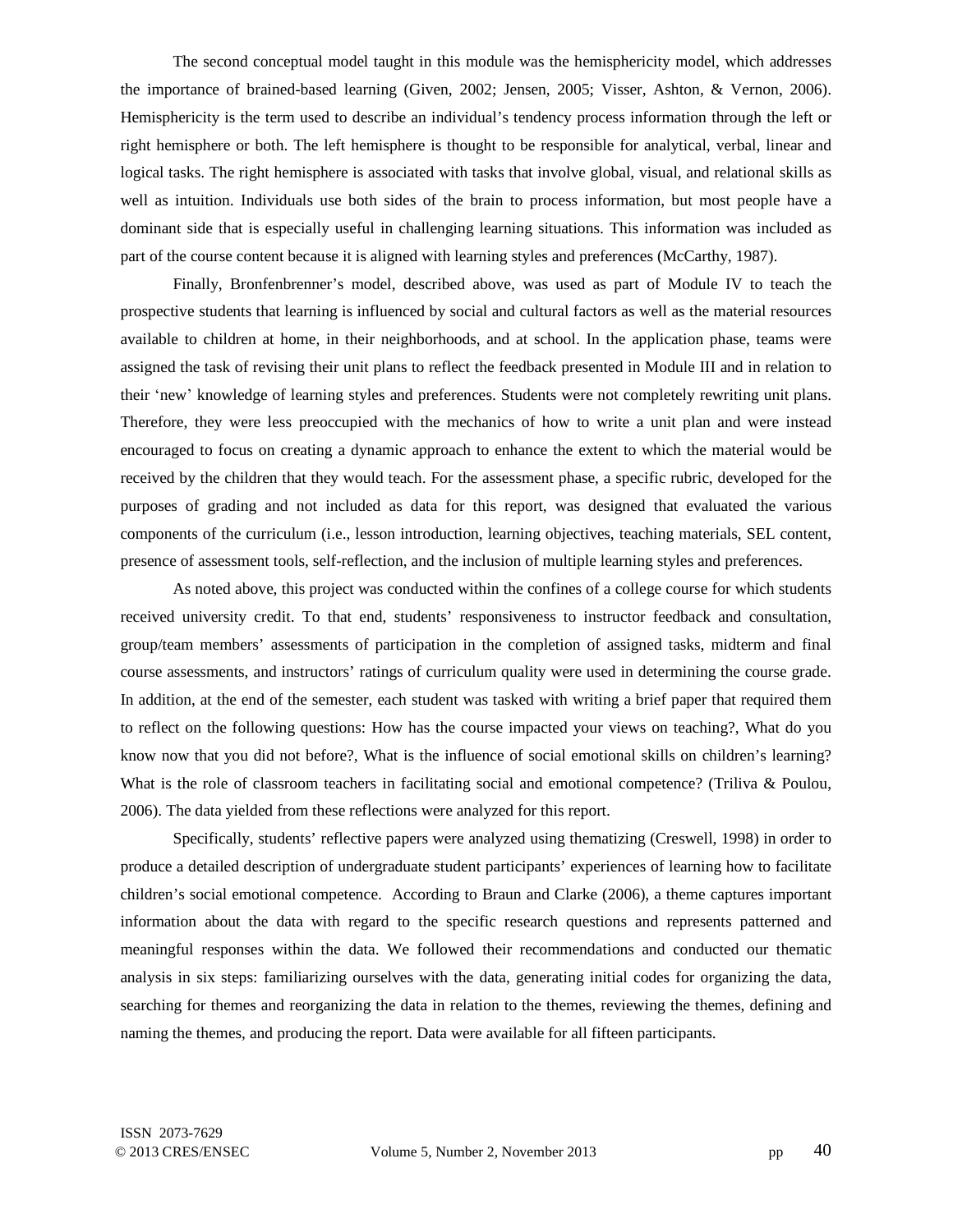## *Coding Reliability of the Themes and Credibility of the Data*

Before discussing these results, we first report reliability analyses. In qualitative research, reliability can be determined by considering how well the themes represent the data, determining the similarities within and differences across the themes by showing representative quotations from the reflections transcribed, and seeking agreement among the two coders, the third co-author, and, the participant responses themselves. For this article, self -reflections for each participant were independently coded by the first (original coder) and second (secondary coder) authors, with the aim of determining the percentage of agreement across coders. This analysis resulted in 92% agreement and a Cohen's kappa of .84. This is an acceptable level of reliability, especially given the fact that qualitative case studies inherently allow for multiple interpretations of the data (Potter & Levine-Donnerstein, 1999).

## **Results**

Overall, a thematic analysis of the written reflections of the students revealed that a curriculum and instruction course infused with SEL can impact prospective teachers' views on the overall role of emotions in the classroom for children's classroom learning and behavior. Three major themes were expressed by the participants: (a) Theme 1: The connection between SEL and academic learning; (b) Theme 2: Shifting from teacher- to student-centered pedagogy, and (c) Theme 3: The desire for continued learning related to SEL. Below, we describe the three themes and speculate on their meanings.

#### *Emergent Themes*

In a reflective assignment that was due at the end of the course, each participant was tasked with writing a brief paper that required them to reflect on the following questions: How has the course impacted their views on teaching?, What do you know now that you did not before?, What is the influence of social emotional skills on children's learning? and What is the role of classroom teachers in facilitating social and emotional competence? In addition, participants were asked to reflect on the course in terms of its impact on their knowledge of curriculum development overall. These papers were required, but not graded. Students were assigned a random identification number and papers were collected using a box that was placed outside the door of the class for the instructor to pick up later. Coding involved first having the coders read through the entire reflection. Second, the researchers collectively extracted quotes from the reflections that specifically addressed the three research questions and agreed upon three themes as best representing the data. Next, the two coders independently coded quotes into piles representing the previously identified themes. The three themes are described and discussed below.

## *Theme One: Connection between Social Emotional Competence and Academic Learning*

All participants referenced their greater understanding of curriculum design and preparation as well as a greater appreciation of SEL. One comment that is illustrative of this point is: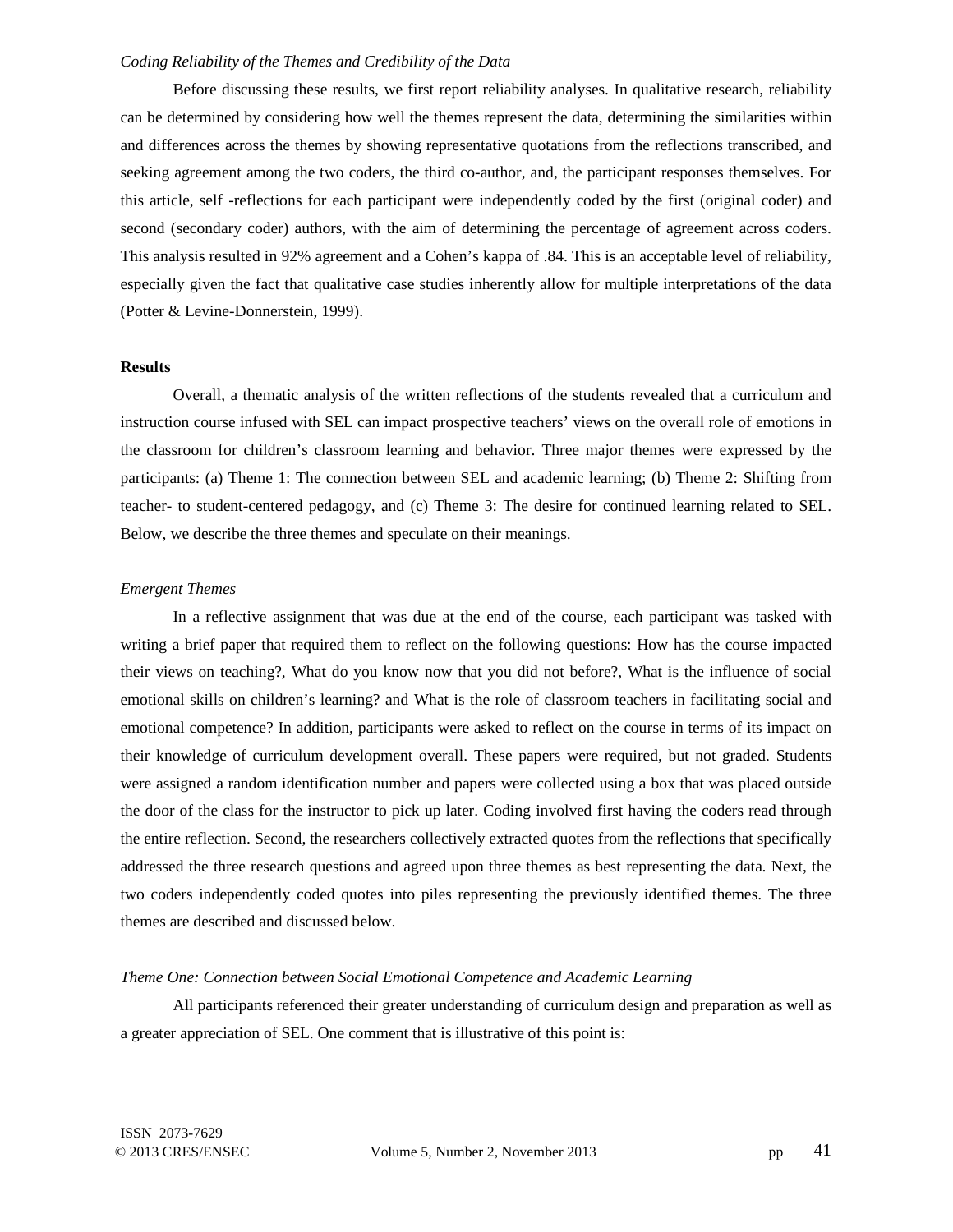I learned so much from this course. I really expected to learn lots about curriculum and planning but was surprised to learn so much about social-emotional development. My experience in this class will be memorable as I start my student teaching.

Fifteen of the participants also commented that completing this course provided an opportunity to learn about the importance of appropriate social emotional behavior as a necessary component of success in the classroom for both students and teachers. One participant wrote that:

This course encouraged me to reflect on my experience as an elementary school student; witnessing bullying of other children. I was one of those who laughed although I knew deep inside that it wasn't funny. I just did not know how else to respond because I wanted to remain a part of the popular group. My experience and participation in this course has helped me realize that being part of the audience contributes to the problem. Phenomenal! Who would have thought that emotions had so much to do with academics?

Another student commented that: "Teaching is about understanding content as well as attending to the fact that children's learning styles and preferences are affectively-based". Similarly, another participant wrote: "I had never really considered SEL as a form of intelligence that could support children's school work". Interestingly, all 15 participants commented positively about Gardner's theory of multiple intelligences, which embraces the importance of social and emotional competence as important for children's learning and experiences in the classroom.

# *Theme Two: Shifting from Teacher-Centered to Student-Centered Pedagogy*

Additionally, 14 of the 15 students reflected on personal shifts toward adopting more learner-centered pedagogy. For example, one participant stated:

I thought I would focus a lot of time on controlling the classroom. Now I am learning that my focus will be on helping children to control themselves. I wish I had learned this earlier in my teacher preparation program.

For many participants, this shift from thinking about classroom regulation to student self-authorship and self-regulated learning was profound. For instance, one participant wrote:

During my preparation to become a teacher I have never really thought much about children's emotions. My focus has been on ensuring that I knew all I should about subject matter and teaching techniques. This was an eye-opener!

A different participant commented that:

The SEL curriculum assignment helped reinforce for me that the best learning happens when there are opportunities for hands-on activities and experiences. I will remember this when I become a teacher myself.

These data demonstrate a paradigm shift where participants discuss moving from a control-centered approach to a student-centered approach for learning and embraced the idea that students rather than teachers should be at the center of the classroom.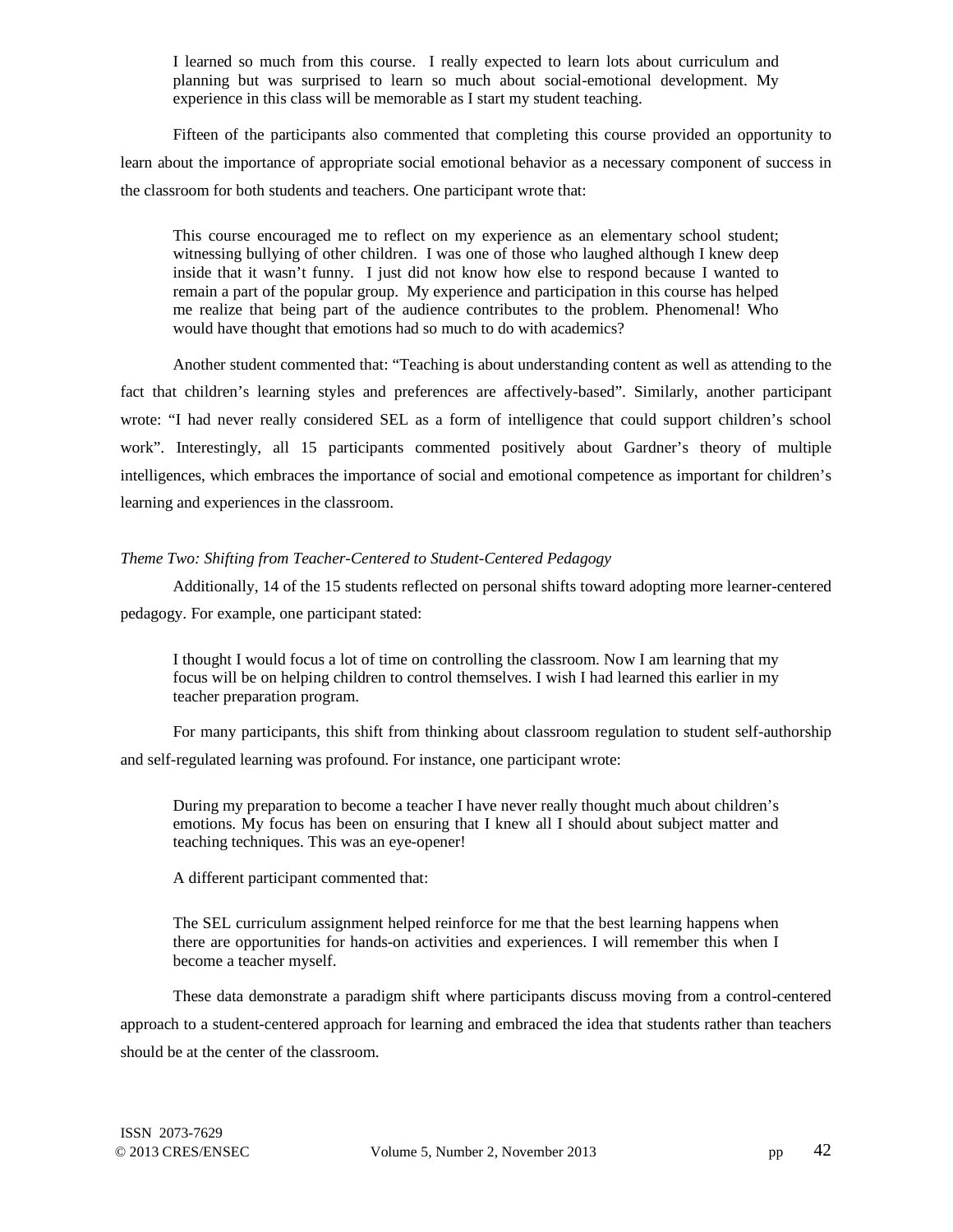## *Theme Three: Desire for Continued Learning Related to Social Emotional Constructs*

Eight of the participants expressed a desire for continued exploration of social emotional constructs. One participant wrote:

I am in my senior year and, before taking this class, I thought I was ready for the classroom. My research on emotion regulation and the experience of developing a SEL-based curriculum, however, has taught me that I have much to learn about the importance of emotions when it comes to children's success in school.

One participant commented that "I wish that I had the opportunity to take more courses on this topic". Together, these comments suggests that, contrary to some reports (Weston, Anderson-Butcher, & Burke, 2008), some undergraduate preservice teachers expressed a strong desire for continued professional development and training in this area.

# **Discussion**

This research capitalized on the opportunity provided by a teacher education curriculum and instruction course to facilitate preservice teachers' understanding of SEL. Overall, the study described in this article demonstrates that SEL concepts can be successfully infused in an undergraduate course on curriculum and instruction. Three research questions were addressed by this research. The first question had to do with whether a curriculum and instruction course infused with SEL content can impact prospective teachers' views on the overall role of emotions in the classroom. The second question considered the influence of the course on teachers' conceptions of SEL and its association with children's learning and behavior. The final aim centered on how teacher preparation programs can encourage prospective teachers to consider children's social emotional skills once they enter the classroom as teachers.

The findings seemed to suggest that a paradigm shift in participants' views of teaching from teachercentered to learner-centered. Specifically, participants commented about the importance of using content and curriculum materials to facilitate and support children's active learning rather than forcing them to take on a passive role in a highly directive classroom environment. Regarding the second question, although participants expressed a desire to learn more about SEL, we were encouraged by the finding that all of them commented about having a newfound awareness that emotions and academic learning are correlated. With respect to the third question, the vast majority of participants indicated that they valued the importance of courses on SEL as a strategy for helping them to prepare for children's emotion-related behavior. At the same time, all of the participants made at least one comment with regard to the importance of SEL for children's academic learning. Nevertheless, training teachers to understand how emotions and emotion-related behavior impact teaching and learning requires a systematic approach that goes beyond the stand-alone course described in this report. Another way to address this issue is to require courses on SEL in undergraduate teacher-training programs that incorporate practicum experiences that allow for real-world experience for preservice teachers before they get to the classroom.

As noted above, the framework that most resonated with the participants was Gardner's theory of multiple intelligences. However, as mentioned earlier, teams were required to incorporate the conceptual

ISSN 2073-7629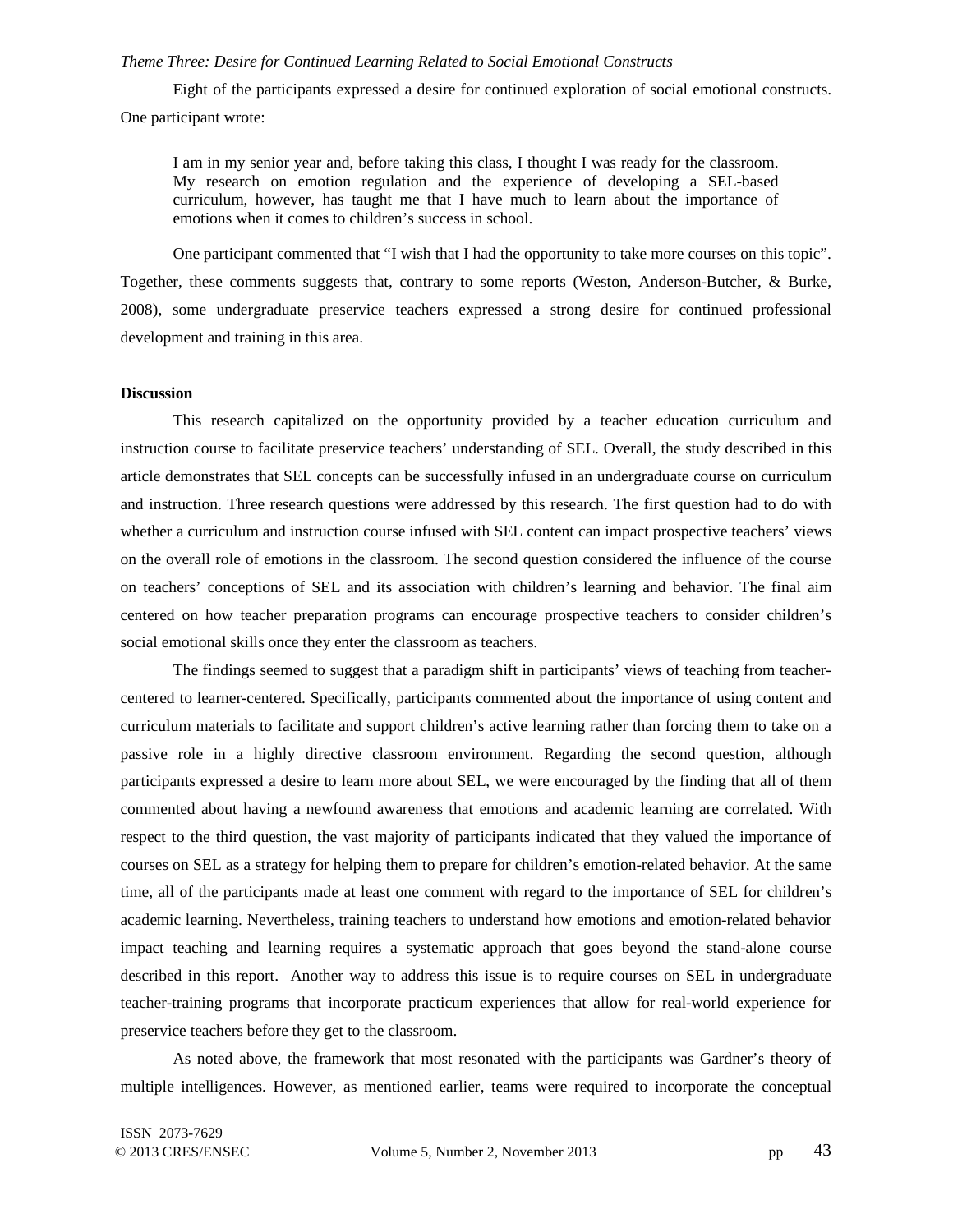frameworks presented and the literature collected as part of the overall course. One area for future research would be to have students practice delivering the content they developed and to have them participate in activities that allow for deeper reflection, practice, coaching and appropriate feedback, and revision, elements that should be part of any curriculum development process (Joyce & Showers, 1981). This would have allowed for the development of higher-quality materials. However, the course was centered on the process of creating curriculum rather than on specific outcomes that would have been achieved through formal implementation (see Romasz, Kantor, & Elias, 2004). At the same time, it would also be interesting to examine whether a course like the one described in this article actually improves prospective teachers' understanding of children's SEL and contributes to teacher empathy to children's emotional displays and to the development of strategies for dealing with classroom emotions.

This project was developed as part of a collaboration and shared vision between and among individuals trained in different disciplines. Teacher education programs typically do not include training in SEL and the courses like the one we report on in this article provides some guidance on how to accomplish this goal. One limitation of the work is that we did not have specific information about what participants knew before taking the course. However, we did have first-hand reports from the majority of the students that they had given very little thought to SEL. Another limitation was the number of students enrolled in the course was relatively small. Although the reflections did not contain identifying information, some participants may have felt that their responses were not anonymous, which could have impacted the data that were collected. Nevertheless, the results of this study illustrate the potential benefits of integrating SEL content into a curriculum and instruction course and demonstrated that (at least through the student's eyes) that doing so may support preservice teachers' recognition of the importance of social emotional competence for student learning and the endorsement of a student-focused approach to teaching. In addition, the findings of this qualitative case study suggests a number of avenues for future research that could include an empirical study with an experimental design with an addition of a control group and the inclusion of pre-and post-test measures to assess quantitative change in prospective teachers' understanding of SEL content and could ensure that this approach to teaching SEL content to preservice teachers is actually helpful. Following both groups into teaching practice would also be a great way to further examine the questions posed in this research and might aid in the advancement of professional development programs for in-service teachers. We see this version of the course as a valuable first step toward the development of programs, courses, and content aimed at training teachers in social emotional learning. Future research should build on this project to explore, in greater depth, how to best achieve this goal.

# **Acknowledgements**

The authors wish to thank the students who participated in this research for their cooperation. During the write-up of this article, the second author was supported by a grant from the Center for Consciousness and Transformation at George Mason University.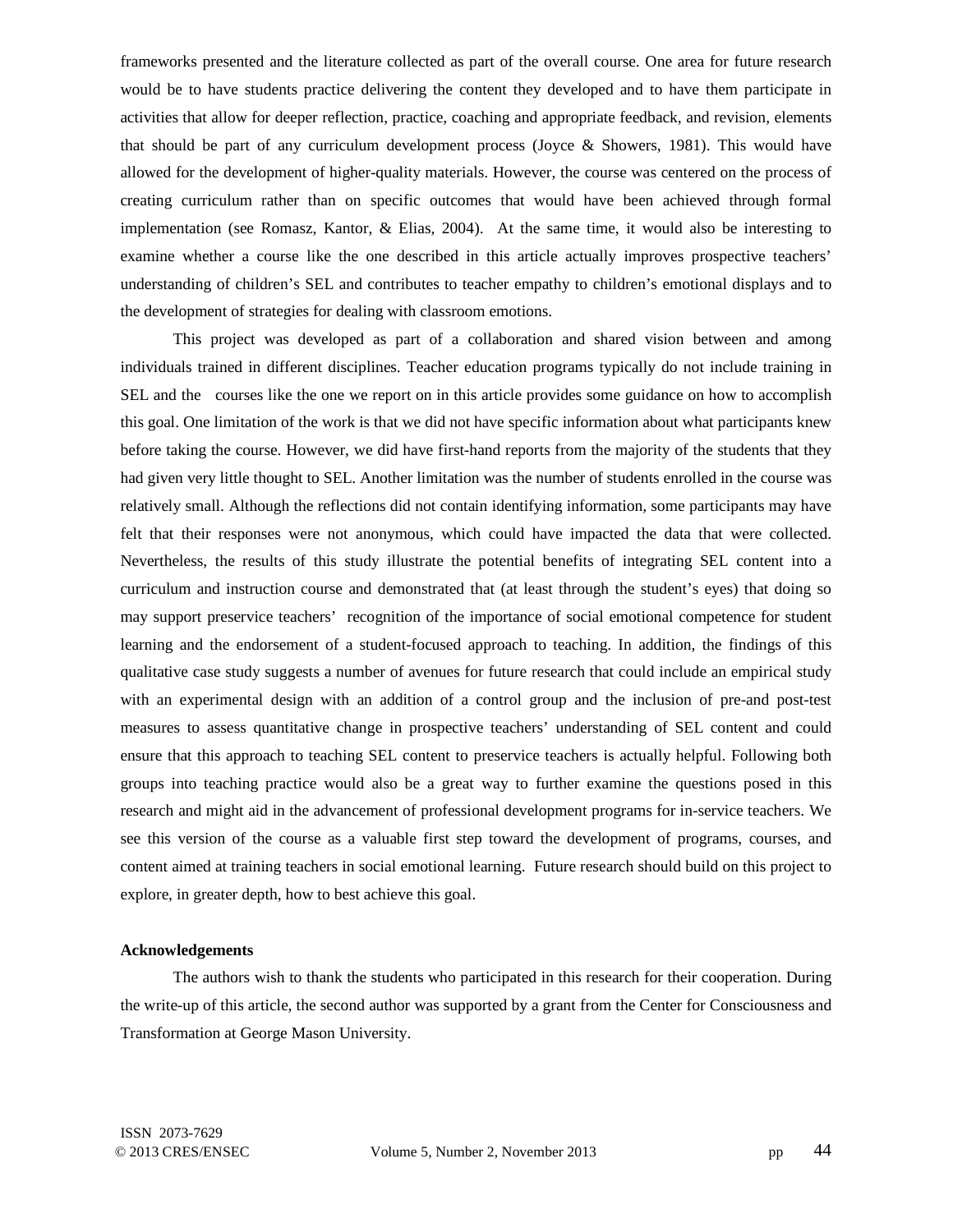# **References**

- Adalbjarnardottir, S. (1994). Understanding children and ourselves: Teachers' reflections on social development in the classroom. *Teaching and Teacher Education, 10*(4), 409-421.
- Attle, S., & Baker, B. (2007). Cooperative learning in a competitive environment: Classroom applications. *International Journal of Teaching and Learning in Higher Education, 19*(1), 77-83.
- Benitez, J. L., Garcia-Berben, A., & Fernandez-Cabezas, M. (2009). The impact of a course on bullying within the pre-service teacher training curriculum. *Electronic Journal of Research in Educational Psychology, 7*(1), 191-208.
- Bloom, B. S. (1956). *Taxonomy of Educational Objectives: The Classification of Educational Goals.* New York: David McKay.
- Braun, V., & Clarke, V. (2006). Using thematic analysis in psychology. *Qualitative Research in Psychology, 3*(2), 77-101.
- Bronfenbrenner, U. (1979). The Ecology of Human Development: Experiments by Nature and Design. Cambridge, MA: Harvard Press.
- Buckley, M., Storino, M., & Saarni, C., (2003). Promoting emotional competence in children and adolescents: Implications for school psychologists. *School Psychology Quarterly, 18*(2), 177-191.
- Charmaz, K. (2000). Grounded theory: Objectivist and constructivist methods. In N. Denzin & Y. Lincoln (Eds.), *Handbook of Qualitative Research* (2<sup>nd</sup> ed.). (pp. 509-535). Thousand Oaks, CA: Sage.
- Cole, P. M., Martin, S. E., & Dennis, T. A. (2004). Emotion regulation as a scientific construct: Methodological challenges and directions for child development research. *Child Development, 75*(2)*,* 317-333.
- Creswell, J. W. (1998). *Qualitative Inquiry and Research Design: Choosing among Five Traditions*. Thousand Oaks, CA: Sage.
- Denham, S. A. (1986). Social cognition, social behavior, and emotion in preschoolers: Contextual validation. *Child Development, 57,* 194-201.
- Denham, S. A., & Burton, R. (1996). A socio-emotional intervention for at-risk 4-year-olds. *Journal of School Psychology*, *34*(3), 225–245.
- Domitrovich, C., Cortes, R., & Greenberg, M. T. (2007). Improving young children's social and emotional competence: A randomized trial of the preschool "PATHS" curriculum. *The Journal of Primary Prevention, 28*(2), 67-91.
- Dunn, J. (1995). Children as psychologists: The later correlates of individual differences in Understanding of emotions of other minds. *Cognition and Emotion, 9,* 187-201.
- Eisenberg, N., & Spinrad, T. (2004). Emotion-related regulation: Sharpening the definition. *Child Development, 75*(2), 334-339.
- Elias, M. J., Gager, P., & Leon, S. (1997). Spreading a warm blanket of prevention over all children: Guidelines for selecting substance abuse and related prevention curricula for use in the schools. *The Journal of Primary Prevention, 18*(1), 41- 69.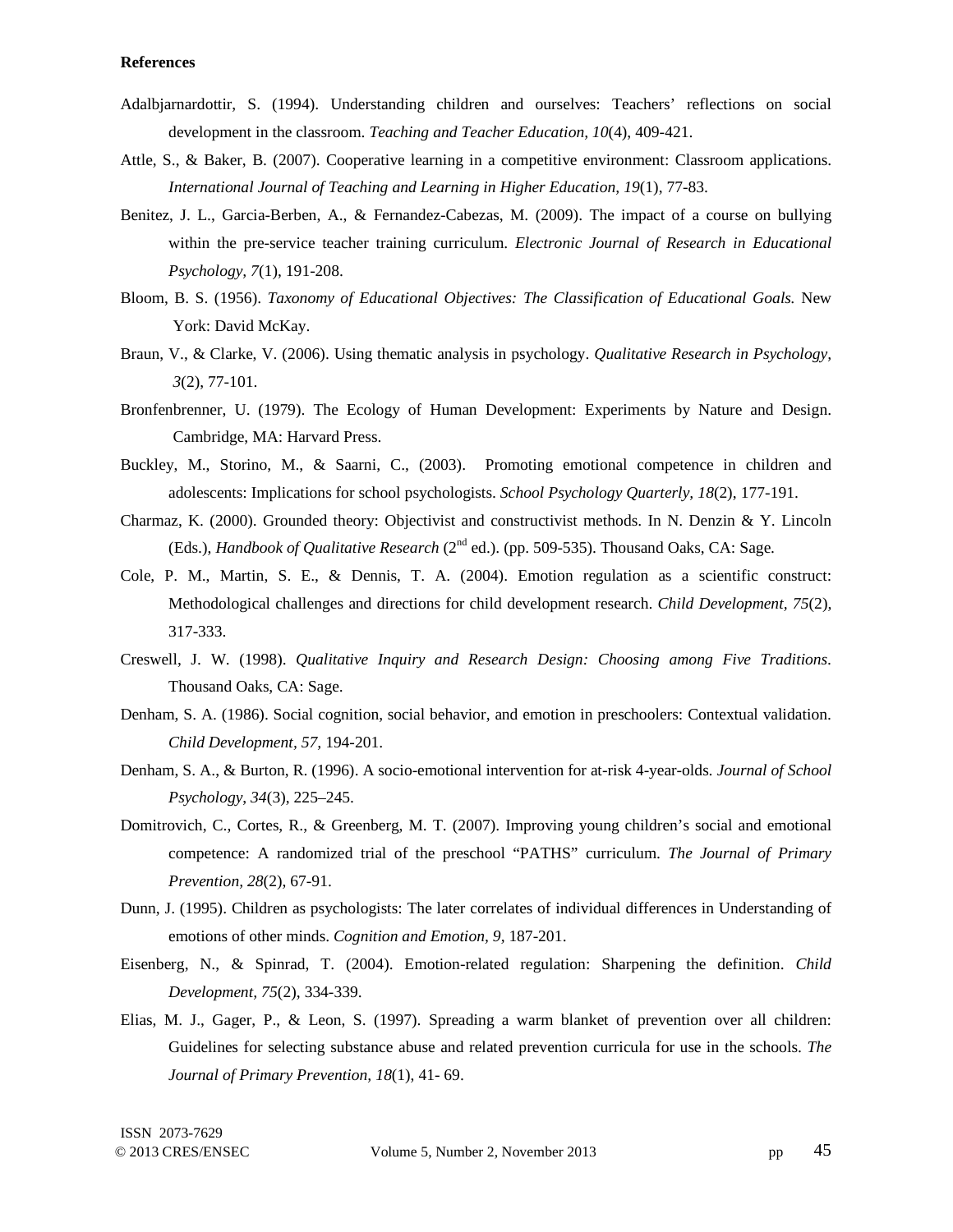- Fabes, R. A., & Eisenberg, N. (1992). Young children's coping with interpersonal anger. *Child Development, 63*(1), 116-128.
- Foster, E., Johnson-Shelton, D., & Taylor, T. K. (2007). Measuring times costs in interventions designed to reduce behavior problems among children and youth. *American Journal of Community Psychology, 40,* 64-81.
- Garcia, L. M., & Roblin, N. P. (2008). Innovation, research and professional development in higher education: Learning from our own experience. *Teaching and Teacher Education, 24*(1), 104-116.
- Gardner, H. (1993). *Multiple Intelligences: The Theory in Practice.* New York: Basic Books.
- Garner, P. W. (2010). Emotional competence and its influence in teaching and learning. *Educational Psychology Review, 22*(3), 297-321.
- Garner, P. W., & Estep, K. M. (2001). Emotional competence, emotion socialization, and young children's peer-related social competence. *Early Education and Development, 12*, 29-48.
- Garner, P. W., Moses, L. K., & Waajid, B. (2013). Prospective teachers' awareness and expression of emotions: Associations with proposed strategies for behavioral management in the classroom. *Psychology in the Schools, 50*(5), 471-488.
- Geller, S. (1999). *Al's Pals: Kids making Healthy Choices.* Richmond, VA: Wingspan LLC.
- Gilliam, W. S. (2005). *Prekindergarteners Left Behind: Expulsion Rates in State Prekindergarten Systems*. Unpublished manuscript. New Haven, CT: Yale University Child Study Center.
- Given, B. K., (2002). *Teaching to the Brain's Natural Learning Systems*. Alexandria, VA: Association for Supervision and Curriculum Development.
- Gomez, M. L., Allen, A. R., & Clinton, K. (2004). Cultural models of care in teaching: A case study of one pre-service secondary teacher. *Teaching and Teacher Education, 20*(5), 473-488.
- Greenberg, M. T., Kusche, C. A., Cook, E. T., & Quamma, J. P. (1995). Promoting emotional competence in school-aged children: The effects of the PATHS Curriculum. *Development and Psychopathology*, *7*(1), 117–136.
- Greenberg. M. T., Kusche, C. A., & Speltz, M. (1991). Emotional regulation, self-control and psychopathology: The role of relationships in early childhood. In D. Cicchetti & S. Toth (Eds.), *Rochester Symposium on Developmental Psychopathology* (Vol. 2). (pp. 21-56). New York: Cambridge University Press.
- Halberstadt, A. G., Denham, S., & Dunsmore, J. C. (2001). Affective social competence. *Social Development, 10*(1), 79–119.
- Hemmeter, M. L., Ostrosky, M., & Fox, L. (2006). Social and emotional foundations for early learning: A conceptual model for intervention. *School Psychology Review, 35*(4), 583-601.
- Izard, C. E., Trentacosta, C. J., King, K. A., & Mostow, A. J. (2004). An emotion-based prevention program for Head Start children. *Early Education and Development*, *15*(4), 407–422.
- Jennings, P., & Greenberg, M. T. (2009) The Prosocial classroom: Teacher social and emotional competence in relation to student and classroom outcomes. *Review of Educational Research, 79*(1), 491-525.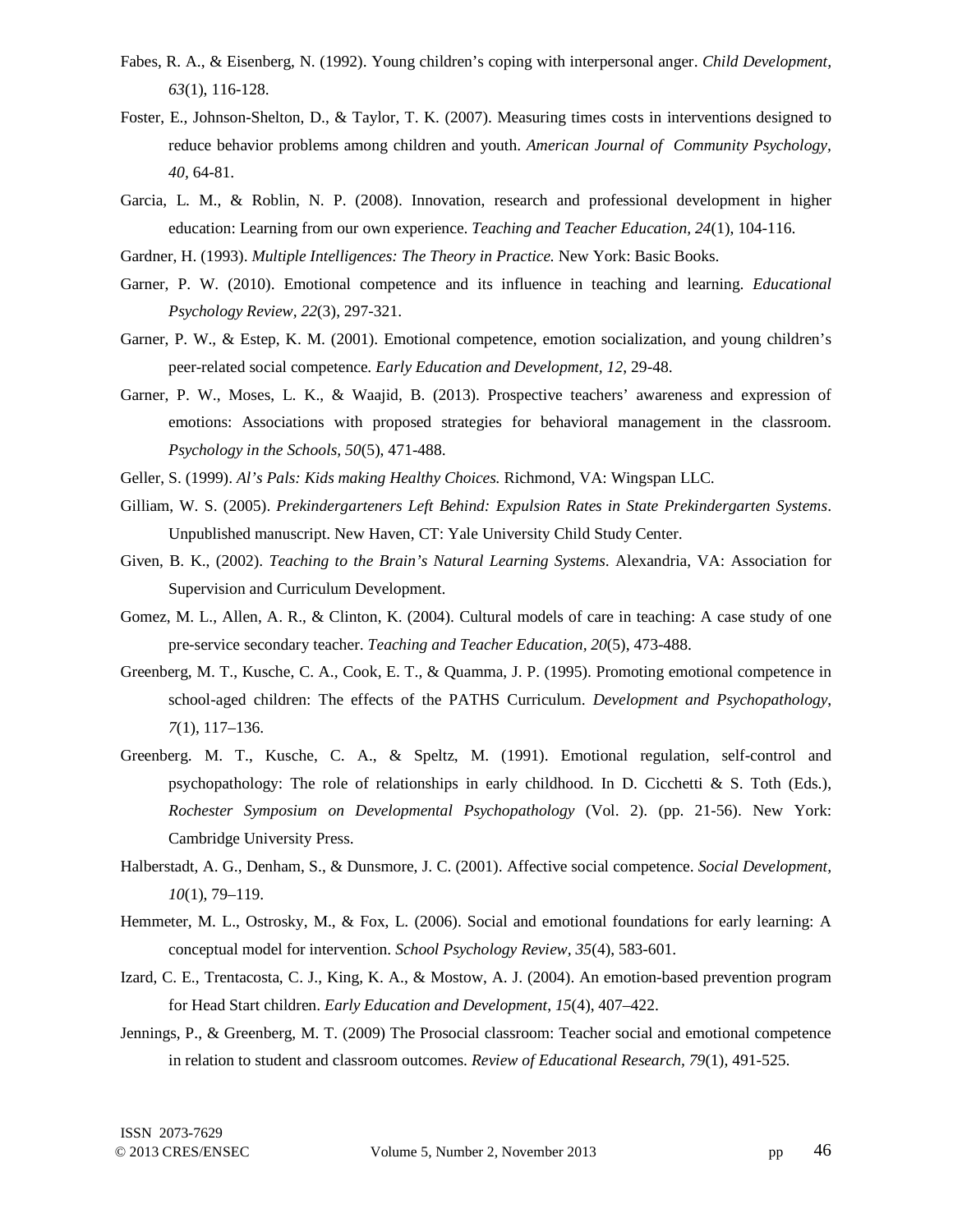- Jensen, E. (2005). *Teaching with the Brain in Mind*. Alexandria, VA: Association for Supervision and Curriculum Development.
- Jones, S. M., & Bouffard, S. M. (2012). Social and emotional learning in schools: From programs to strategies*. Social Policy Report, 26*(4), 3-22.
- Joseph, G. E., & Strain, P. S. (2003). Comprehensive evidence-based social-emotional curricula for young children: An analysis of efficacious adoption potential*. Topics in Early Childhood Special Education, 23*(2), 62-73.
- Joyce, B., & Showers, B. (1981). Improving inservice training: The messages of research. *Educational Leadership, 39,* 379-385.
- Korthagen, F., & Kessels, J. (1999). Linking theory and practice: Changing the pedagogy of teacher education. *Educational Researcher*, *28*(3), 4-17.
- Kress, J. S., Norris, J. A., Schoenholz, D. A., Elias, M. J., & Seigle, P. (2004).Bringing together educational standards and social emotional learning: Making the case for educators. *American Journal of Education, 111*(1), 68-89.
- Larsson, B., & Drugli, M. B. (2011). School competence and emotional/behavioral problems among Norwegian school children as rated by teachers on the Teacher Report Form. *Scandinavian Journal of Psychology, 52*(6), 553-559.
- McCarthy, B. (1987). *The 4Mat System: Teaching to Learning Styles with Right/Left Mode Techniques*. Barrington, Ill: Excel, Inc.
- Meyer, D. K., & Turner, J. C., (2006). Re-conceptualizing emotion and motivation to learn in classroom contexts. *Educational Psychology Review, 18*(4), 377-390.
- Michaelson, L. K., Knight, A. B., & Fink, L. D. (2004). *Team-Based Learning: A Transformative Use of Small Groups in College Teaching.* Sterling, VA: Stylus Publishing.
- Mills, J., Bonner, A., & Francis, K. (2006). The development of constructivist grounded theory. *International Journal of Qualitative Methods, 5*(1), 1-10.
- Murray, R., Shea, M., & Shea, B. (2004). Avoiding the one-size-fits-all curriculum: Textsets, inquiry, and differentiating instruction. *Childhood Education, 81*(1), 33-35.
- Nason, P., & Whitty, P. (2007). Bringing action research to the curriculum development process. *Educational Action Research, 15*(2), 271-281.
- Onchwari, J. (2010). Early childhood inservice and preservice teachers' perceived levels of preparedness to handle stress in their students. *Early Childhood Education Journal, 37*, 391–400.
- Orlich, D. C., Harder, R. J., Callahan, R. C., Trevisan, M. S., & Brown, A. H. (2010). *Teaching Strategies: A Guide to Effective Instruction.* Boston, MA: Wadsworth.
- Orpinas, P., & Horne, A. M. (2004). A teacher-focused approach to prevent and reduce students' aggressive behavior: The GREAT teacher program. *American Journal of Preventative Medicine, 26*(1), 29-38.
- Payton, J. W., Wardlaw, D. M., Graczyk, P. A., Bloodworth, M. R., Tompsett, C. J., & Weissberg, R. (2000). Social and emotional learning: A framework for promoting mental health and reducing risk behaviors in children and youth. *Journal of School Health, 70*(5), 179-185.